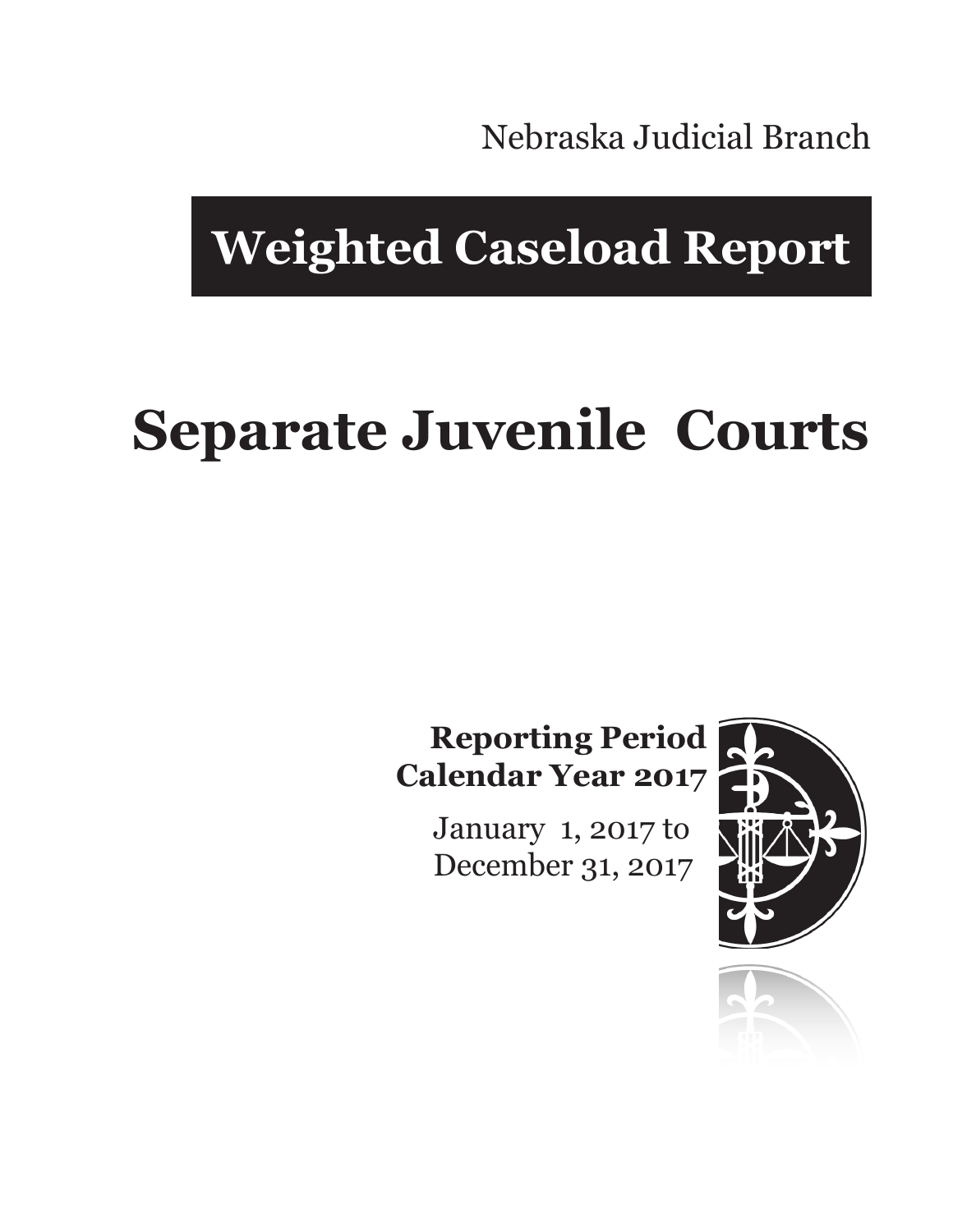### Nebraska Separate Juvenile Courts Weighted Caseload Report

#### **Calendar Year 2017 (January 1, 2017 — December 31, 2017)**

This Weighted Separate Juvenile Court Caseload Report contains caseload statistics for Nebraska's three separate Juvenile Courts. The judiciary of Nebraska currently assesses the need for judicial positions using a weighted caseload method based on cases opened. Weighted caseload systems provide objective, standardized determinations of resource needs.

*No quantitative judgeship assessment method, including a weighted caseload system will determine the exact number of judges required within a judicial district. But quantitative methods, such as weighted caseload can approximate the need for judgeships and provide a point of reference or standard for comparing relative need among judicial districts. Other measures, both qualitative and quantitative, may be used in conjunction with the weighted caseload standard calculation to support the assessment of judicial need. In particular, should the standard calculation show the need for a fractional judge (less than the full-time equivalent), additional assessments as to the relative workload per judge within a district and travel per judge may be useful. Also, other useful measures may include analyses of budget constraints, population trends, and other factors that may differentially affect the need for judges across districts.*

**Mission of the Nebraska Administrative Office of the Courts:**

Under the direction of the Nebraska Supreme Court, the Administrative Office of the Courts' mission is to ensure the public has equal access to justice, using leadership, education, technology, and administrative services to implement consistent, efficient, and effective court practices.



**Corey R. Steel | Nebraska State Court Administrator Nebraska Supreme Court**

Rm. 1213 State Capitol | P.O. Box 98910 | Lincoln, NE 68509 T 402.471.3730 | F 402.471.2197 www.supremecourt.ne.gov